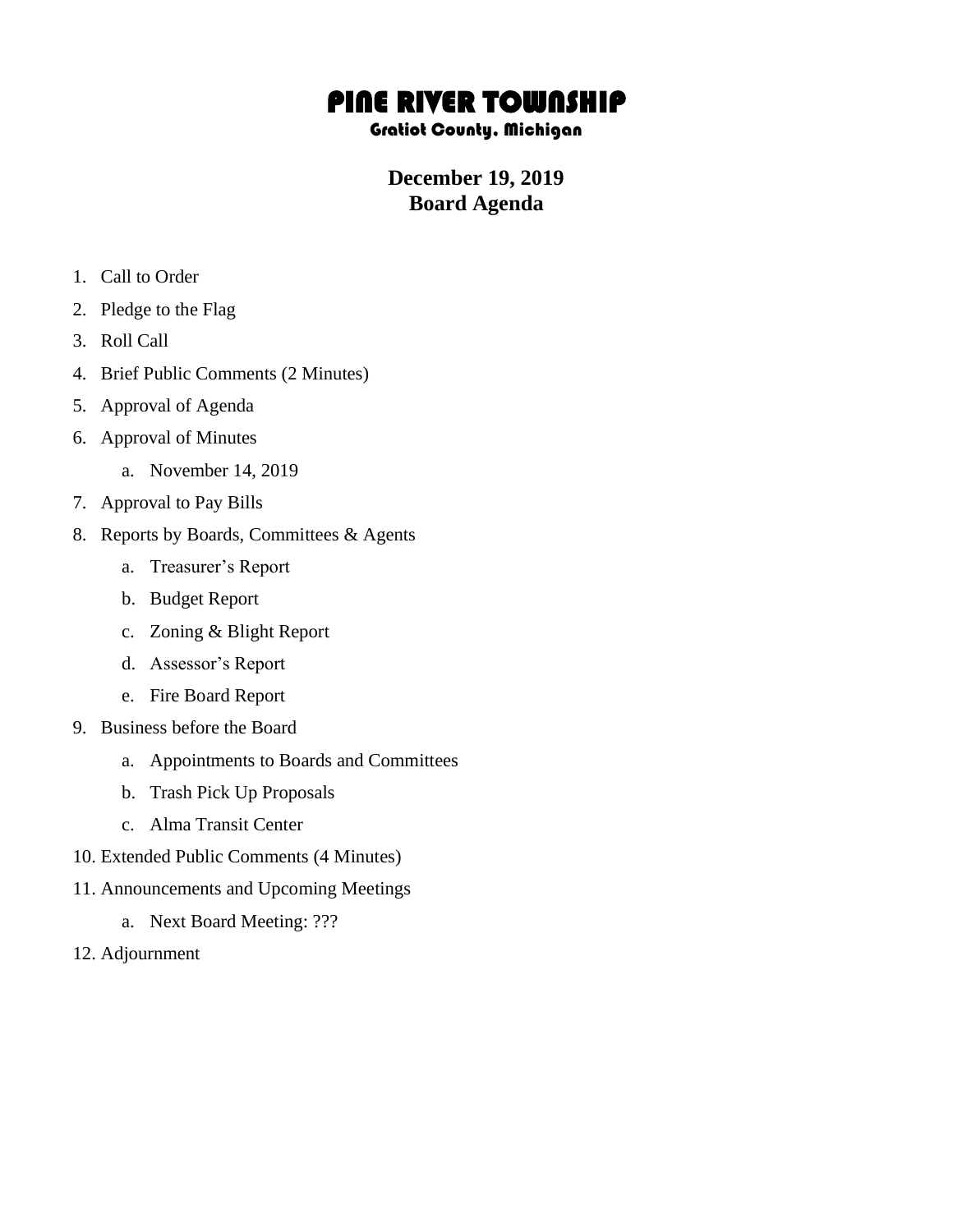## **MINUTES OF THE PINE RIVER TOWNSHIP BOARD MONTHLY MEETING DECEMBER 18, 2018**

- 1) The regular monthly meeting of the Pine River Township Board was called to order at 7:02 P.M. by Supervisor Beeson at the Township Hall.
- 2) Pledge the flag: The board and the public said the pledge to the flag.
- 3) Roll Call: Baker: present, Best: present, Moeggenborg: present, Beeson: present, Whitmore: present. (5) Board members present, (0) absent.
- 4) Brief Public comments (2 minutes): Chuck Murphy announced attendance for training with MSU Extension as commissioner.
- 5) Approve the Agenda:

Motion by Moeggenborg: second by Best: to approve the agenda as presented. All present board members approved. Motion carried 5-0.

6) Approve the Minutes:

Motion by Baker: second by Moeggenborg: to approve the Regular Meeting Minutes of November 20, 2018 as presented. All present board members approved. Motion carried 5-0.

7) Approval to Pay Bills:

Motion made by Moeggenborg: second by Best: to pay bills as presented in the amount of \$30,221.73. All present board members approved. Motion carried 5-0.

- 8) Reports by Boards, Committees & Agents
	- a) Treasurers Report Discussion: Board Reviewed, Bank Reconciliations have been received and reviewed by all present. Placed on file.
	- b) Budget Report Discussion: report placed on file.
	- c) Zoning & Blight Officer Planning Commission met with Builder's First for rezoning
	- d) Assessor Report no report.
	- e) Fire Services update on receiving battery-operated Jaws.
- 9) Business before the Board
- a) Surety Bond
	- i) Discussion. Fire safe? Safety Deposit Box? What goes in it?
- b) Sewer Bill Write-off on Fox Drive
	- i) Motion made by Moeggenborg: second by Best: to approve the write-off for the sewer bill on Fox Drive. All present board members approved. Motion carried 5-0.
- c) Appointments to Boards and Committees
	- i) Motion made by Moeggenborg: second by Best: to approve all parties re-upping their term limits for Board of Review, Compensation Committee, Planning Commission, and Zoning Board of Appeals. All present board members approved. Motion carried 5-0.
- 10) Extended Public Comments (4 Minutes)
	- a) None.